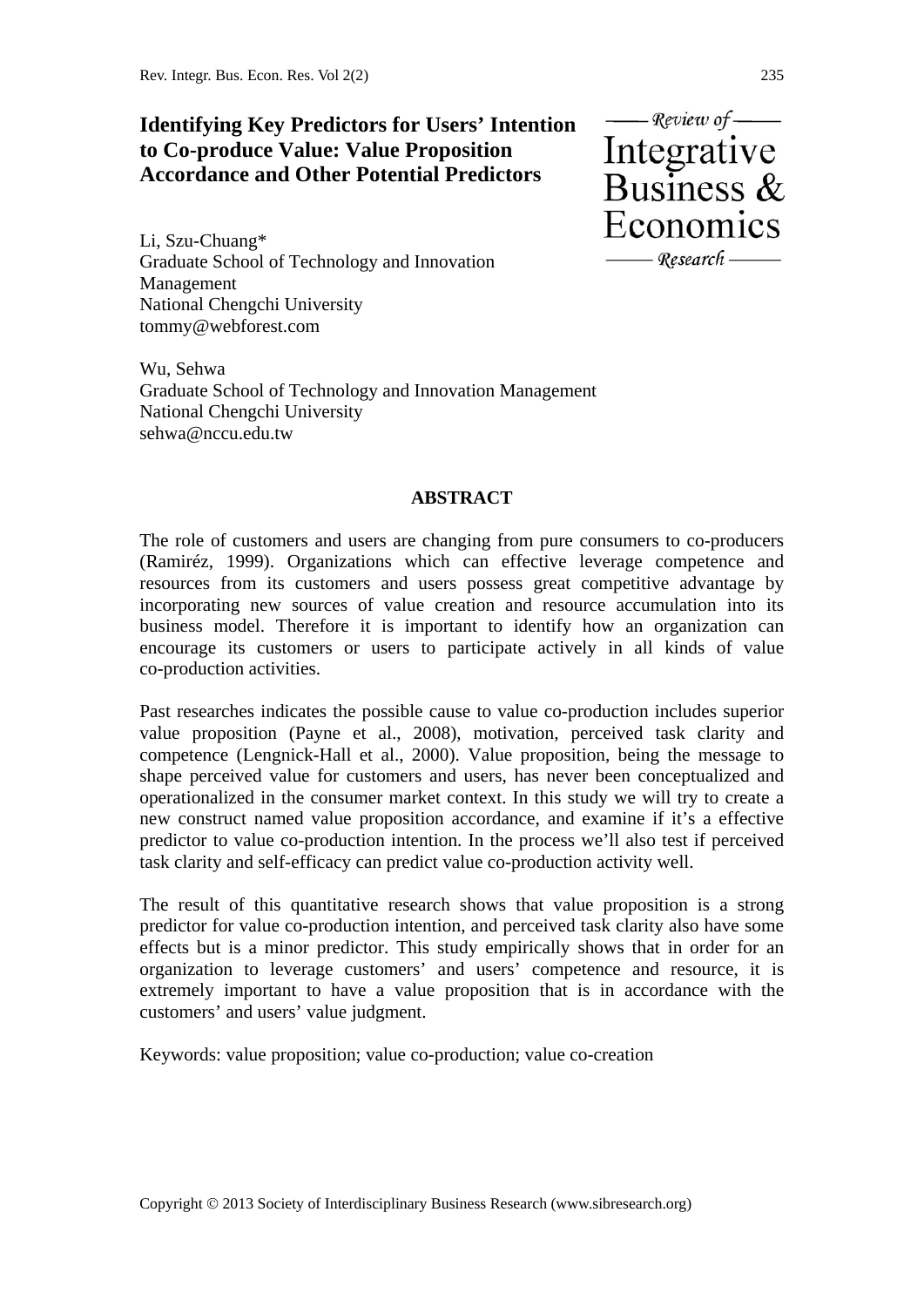#### **1. Introduction**

The definition of "value co-production" (or value co-creation) is customers' or users' participation in tasks which usually done by the firm. A customer's or a user's competence and resource can prove to be very valuable for an organization. For example, web 2.0 business such as Facebook and Twitter relies heavily on users for content generation, and communication tools such as Skype relies on user to provide their hardware and bandwidth. There're even firms that let's customers and users provide their own design of products (von Hippel, 2006). Value co-production, however, is not a new phenomenon that only begins to appear. Bank has been asking customers to server themselves for a long time (Lovelock, 1979), and Ikea has been asking customers to assemble furnitures from components. In the process customer not only saved money, there're actually more value created for the customers due to the fact that self-service might be more cost or time effective for the customers.

The reason why value co-production is so important in current business environment is that it creates additional source of value creation and resource accumulation, and act in a positive feedback fashion much like network externality (Katz & Shapiro). Thus if an effective value co-production mechanism presents in a business model, the organization will benefit a lot from the competitive advantage it gains. Past researchers have been trying to identify how an organization can enhance its ability to incorporate customers and users to co-produce value and had various propositions about this, including motivation, perceived task clarity and competence (Lengnick-Hall et al. 2000), and superior value proposition. The latter one, value proposition, is another construct has its importance emphasized by several scholars (Moore, 1991; Anderson et al., 2006). However so far there's no study to verify the relationship between value proposition and value co-production empirically in a consumer market context.

Value proposition provides great influence over a business customer's purchase decision (Moore, 1991; Anderson et al., 2006), as well as its possible contribution to value co-production activities (Payne et al., 2008). But there's little research regarding how value proposition can be measured, and how exactly it will interact with other construct such as value co-production activities. Albeit the consensus is that value proposition can shape a customers perceived value for a particular product or server, the mechanism behind is remains unclear.

In this paper we'll attempt to create a construct named value proposition accordance, which will influence customers' value co-production activities. Measurements for value proposition accordance will be developed, and its relationship with value co-production will be verified using quantitative methods. We prove that users will contribute more when the value proposition message is in accordance with the value he possesses in long term memory, and other factors such as task clarity and self-efficacy also plays an important role in determining the frequency of value co-production activities.

#### **2. Literature Review**

2.1 Value co-production: value creation and resource accumulation from user-participation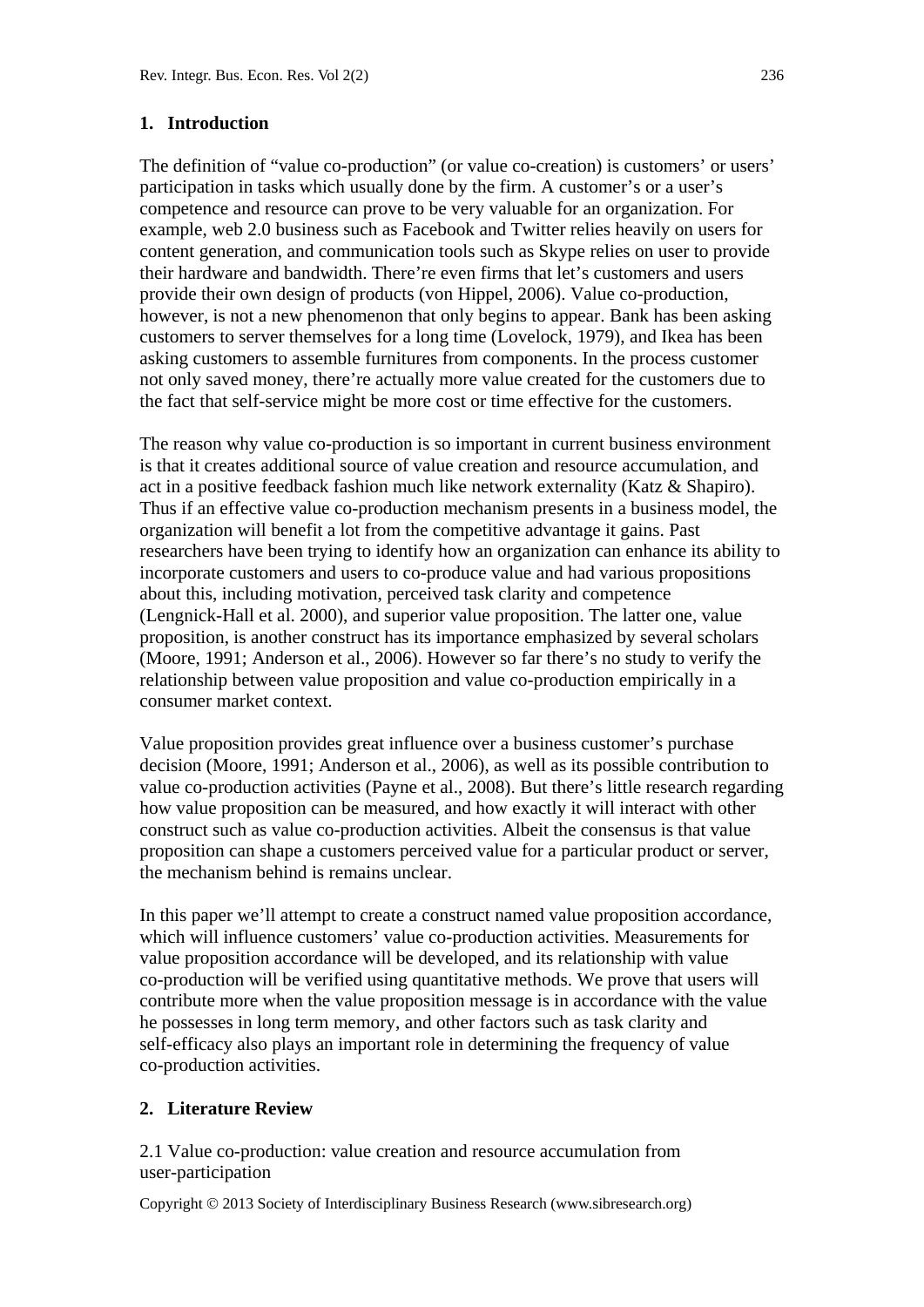The concept of value co-production is described in Ramiréz(1999) as two or more economic actors create value for and with each other. Traditionally an actor in economy is either a producer or a consumer, leading to the conclusion that producers create value whereas consumer "destroys" value, but nowadays users / consumers can be seen as co-producers of value or even regarded as assets of a firm. Users / consumers started to take parts in more and more value creation activity, ranged from the very beginning of the value chain (i.e. demand recognition, R&D) to the very end of it (i.e. marketing, customer support, etc.). Value creation activities that a user / consumer can take part in can be summarized as Table 1:

| Value Creation          | Example                 | <b>What User Contributes</b> | Citation             |
|-------------------------|-------------------------|------------------------------|----------------------|
| Activity Involved       |                         |                              |                      |
| Provision of            | Skype / FON utilizing   | Installation of              | Li(2005)             |
| Infrastructure          | user's hardware         | software or purchase         |                      |
|                         |                         | hardware                     |                      |
| Research and            | Google /                | <b>Effort and Knowledge</b>  | Sweet(2001)          |
| Development /           | Microsoft invites user  |                              | Von Hippel(2006)     |
| Knowledge               | to beta-test or debug   |                              |                      |
| Accumulation            | their program           |                              |                      |
|                         | NetFlix/Amazon          |                              |                      |
|                         | invites user to write   |                              |                      |
|                         | review for their        |                              |                      |
|                         | product                 |                              |                      |
| Produce (Product)       | Ikea Let user assemble  | Effort                       | Remiréz(1999)        |
|                         | furniture parts         |                              |                      |
|                         | themselves              |                              |                      |
| Produce (Information)   | <b>Banks</b> Collect    | Effort                       | Sweet(2001)          |
|                         | customer's              |                              |                      |
|                         | purchasing information  |                              |                      |
|                         | for use in later        |                              |                      |
|                         | marketing activity      |                              |                      |
| <b>Increase Product</b> | Telephone, Fax          | Usage                        | Katz & Shapiro(1986) |
| Utility                 |                         |                              |                      |
| <b>Customer Service</b> | Seagate put all         | Effort                       | Sweet(2003)          |
|                         | manuals online to let   |                              |                      |
|                         | customer serve          |                              |                      |
|                         | themselves              |                              |                      |
| Marketing               | Later adopter ask early | Word Spreading               | Arthur(1989)         |
| (Information            | adopter for advice      |                              |                      |

Table 1: User / Consumer Participation in Value Creation Process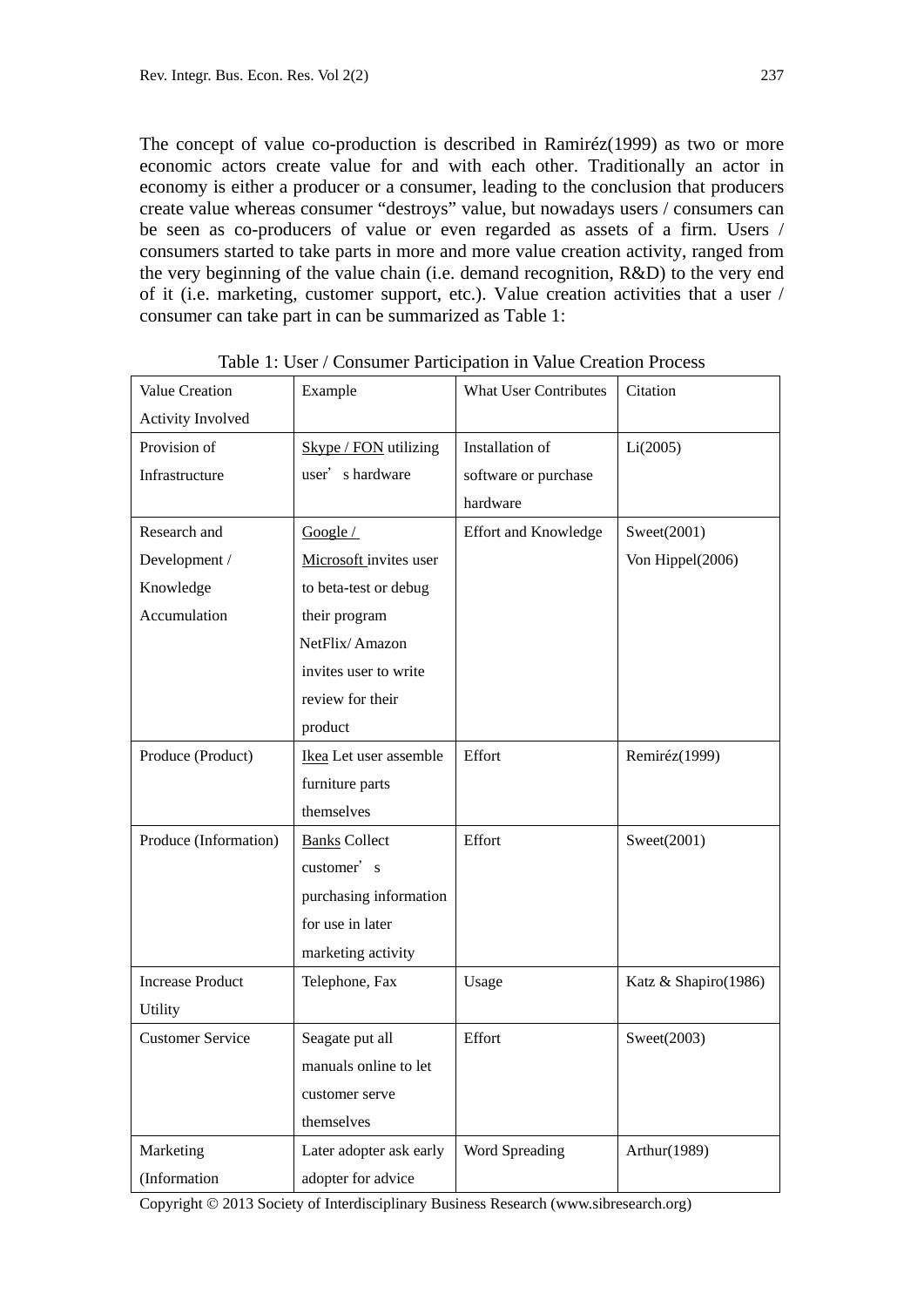| Contagion)   |                        |                |               |
|--------------|------------------------|----------------|---------------|
| Marketing    | Opinion leader decides | Word Spreading | Crossland and |
| (Information | the price of artwork   |                | Faye $(2002)$ |
| Cascading)   |                        |                |               |

As Table 1 suggests, user / consumer is able to participate in more and more value creation activities, therefore user participation has been an important element of business model for many new Internet startups. The latest marketing buzzword "Web 2.0" actually encouraging Internet firms to identify and utilize the mechanisms listed in Table 1.

There's no doubt that users can now participate in value creation activities in so many ways to create value for themselves and for other customers. Customers can serve themselves by assemble furniture they purchased or by reading through the troubleshooting knowledge base on the vender's website. Infrastructure and production equipment were supplied by firms in the past, but thanks to the advancement in distributed computing and storage technology firms can now utilize CPU, storage device and even Internet bandwidth of their customers to serve other customers. Users even participate in marketing activities actively by word of mouth or by promoting their favorite hardware and software online.

On the other hand, some types of value co-production listed in Table 1 could be helpful for an Internet startup to capture value or to maintain the option to capture value in the future. Amit  $& Zott(2001)$  stated that there're four sources of value creation for an e-Business model: Novelty, transaction efficiency, lock-In and complementary. However, judging from the definitions of the latter two, they are more related to value capture. In Table I there are many mechanisms that could trigger lock-in effect and / or provides complementary assets for the product / service provided. In these cases users tend to keep using the service / product as he or she became more locked-in to it, and users' usage further ensures that the complementary assets are in place for the product / service to create value for the users in the long run. This way the focal firm can create entry barrier and appropriate future value capturing opportunity.

2.2 The importance of value proposition and the difficulty of operationalization and conceptualization

Copyright 2013 Society of Interdisciplinary Business Research (www.sibresearch.org) Value proposition is often regarded as the building block of a business model. It is used by an organization to express the value of the products or services it provides, as well as some long term value an organization holds. Value proposition messages can be delivered in many different forms, but mostly value proposition is expressed in text. As discussed in Bowman & Ambrosini(2000)'s framework of value creation and value capture, value proposition works as reference for customer's perceived value. If the value proposition message fits a customer's value and belief in his/her long term memory (Wan, 2008), he or she will experienced a higher perceived value, therefore increasing the perceived value for a particular product / service, and in turn increasing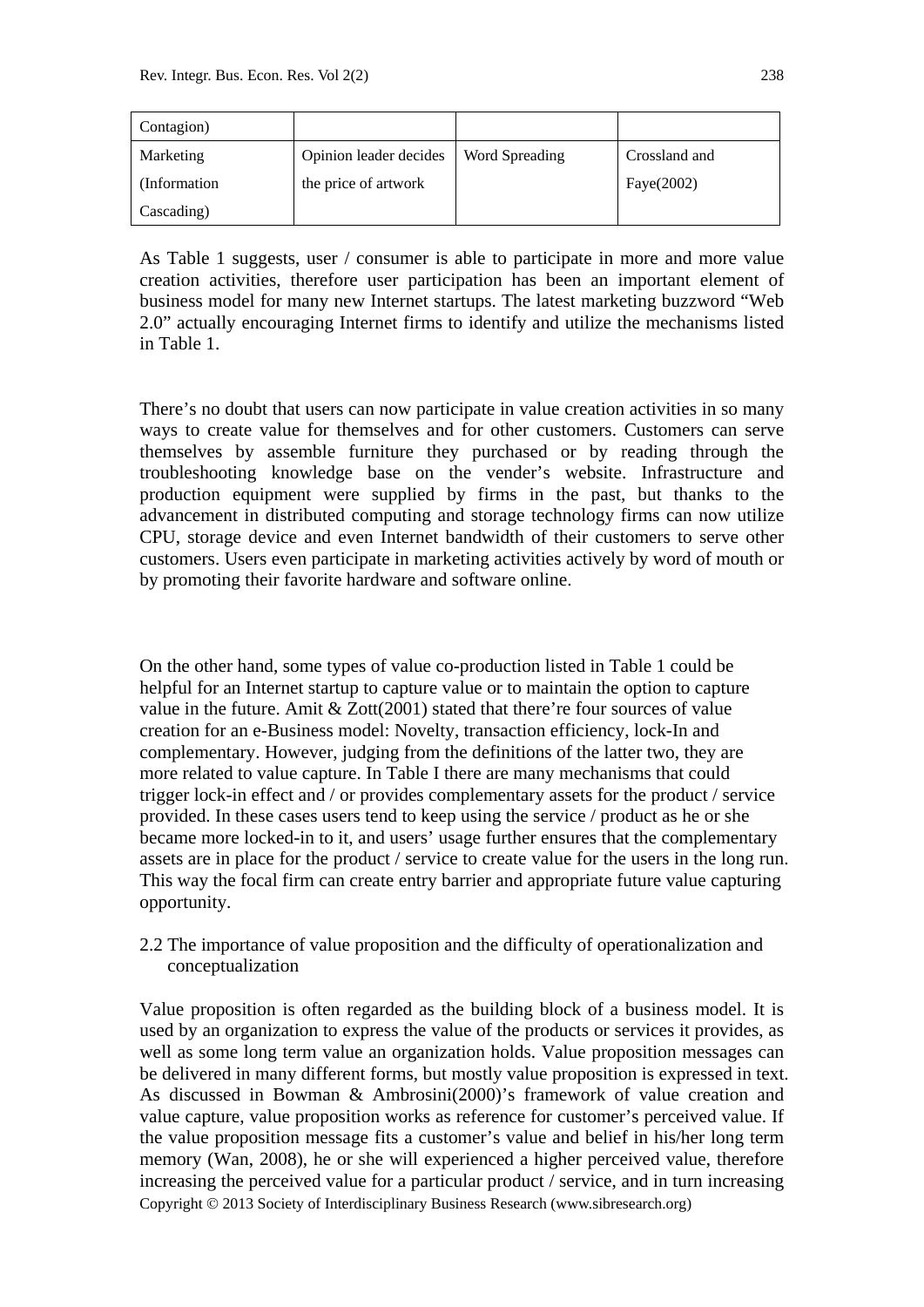the ceiling of exchange value, which means greater opportunity to get more profit for a product or service provider. Value proposition can also serve as a motivator for value co-production activity; superior value proposition can lead to more engaged co-production action (Payne et. al, 2008).

There have been some literatures discussing about how properly constructed value proposition will help increase sale in business market (Moore, 1991; Anderson et al., 2006). In business market, the decision to purchase is only based-on cost-benefit evaluation. An organization needs to identify the "resonating focus" of its offerings in order to construct a value proposition well-accepted by the customers to deliver a simple and yet clear message about the benefit the customer will get instead of just to list all possible benefits (Anderson et al., 2006). In a consumer market, though, the factors that will influence a customer's purchase decision are much more complex. The content of value proposition can be far beyond cost-benefit comparison, and can be better described as a value palette (Elkinton et al., 2006). As an example, the English instant coffee vendor Café Direct has been using fair trade as a core value propositions. It ensures the income for coffee bean suppliers so that the families of the suppliers in third-world countries can maintain a decent lifestyle and can provide education to their children. More examples is Body Shop's anti animal experimentation policy, or Google's "Do No Evil" slogan also goes beyond cost-benefit evaluation, and ask customers to consider more than just economic value when they're choosing products and services to use. The word "Value" not only includes the concept of "exchange value" in economics, but there're more social elements such as moral standard, social consensus and religious beliefs that will affect a person's value perception.

To sum it up, value proposition in a consumer market context contains much more elements than in the business market. And due to this nature, it becomes very difficult to conceptualize and opeationalize value proposition as a construct. In this paper we'll try to use "value proposition accordance" as a mechanism to predict its influence on value co-production activities. A message that's in accordance with a receiver's value in his long term memory is likely to impact his behavior intention (Wan, 2008), and we apply this attribute of message on value proposition, for the fact that value proposition is also a kind of message.

#### **2. The relationship between value proposition and value co-production**

Why value co-production is so important is that it can trigger a positive feedback loop which will result in fast growth of new ventures. In Table I we can identify many types of value co-production with positive-feedback effect built-in. Take knowledge and information accumulation for example: knowledge and information contributed by the (or extracted from) the users turns into firm assets in the long run, becoming core resources for firms and enables them to provide better services, which brings in more new users / customers in turn.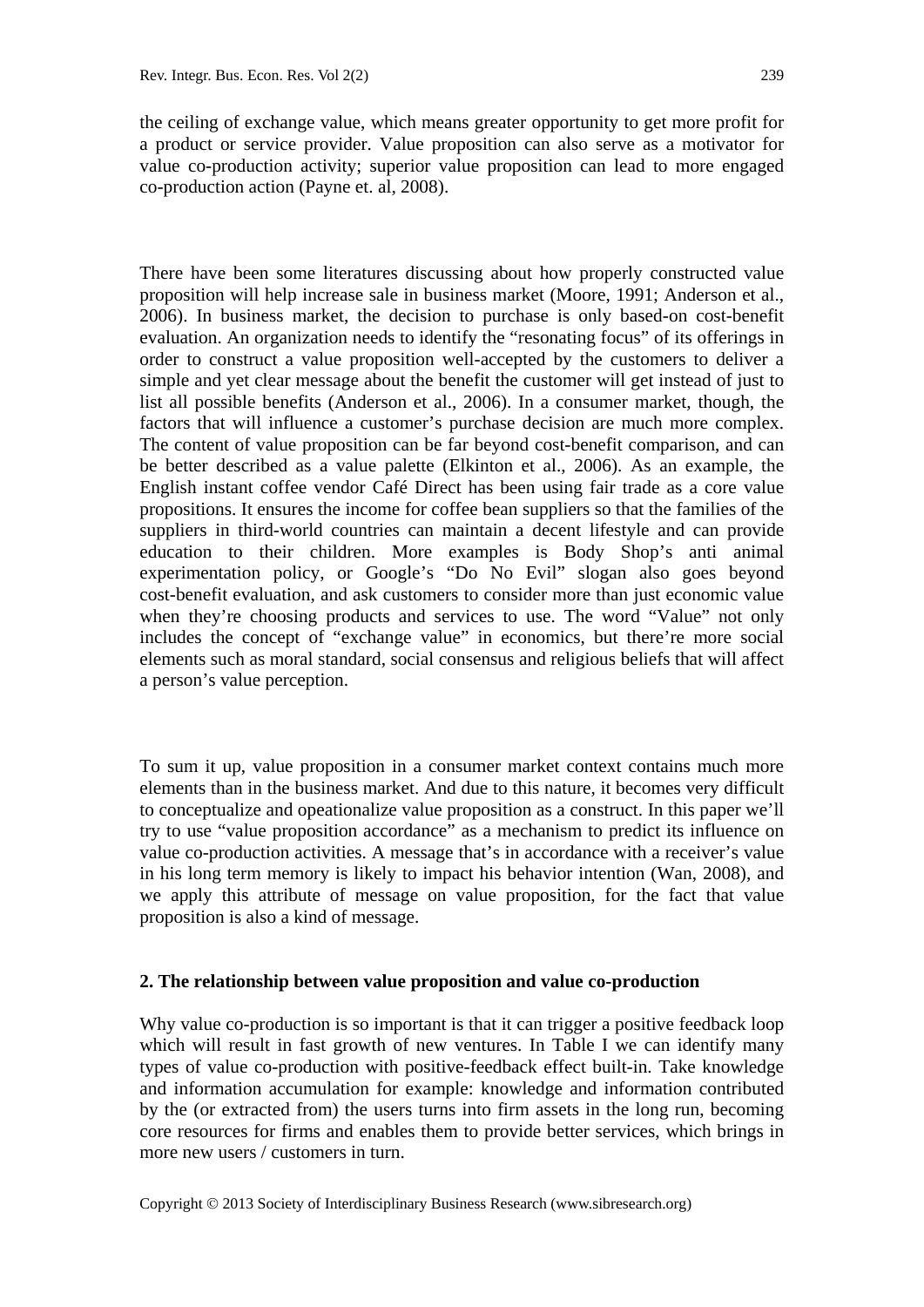Therefore, to embed value co-production mechanism in their business model is very important for a new venture to succeed. Customers, when participated in value co-production activity, are not only consumers that give out money, but also contributors that give out effort and knowledge. A well constructed value proposition, just like it can persuade a potential buyer to make purchase, can also persuade customers to contribute their effort and knowledge (Payne et al., 2008). But it is hard to determine what kind of value proposition is "superior" or "well-constructed", due to the fact that each person has different life experience, there's really no universal answer as to what kind of value proposition is "better". A value proposition is destined to be agreed by some people, and to be disagreed by others. What a business can do is to indentify a market segment, and construct value proposition accordingly.

Messages can influence the behavior intention of the recipients, which is defined as "resonance" by Wan(2008). Resonance consists of three dimensions: expectation fitting, value accord and mental harmony, with the last one under the influence of the first two dimension. Here we'll create a construct named "value proposition accordance" by applying the concept of value accord to value proposition, and examine if value proposition accordance is a main predictor for value co-production activities.

### **3. Research Propositions**

Value capture usually refers to the process in which a business gets monetary return from its customer (Bowman, C., & Ambrosini, B., 2000). In the context of network economy and value co-production, the value a business captured can also include customer's knowledge, ability to create value for other customers, and other resources such as labor, infrastructure and so on. Value proposition, with the ability to shape the customers value perception toward the focus product service, will influence the willingness to contribute of a customer. A customer with better value proposition accordance will have the intention to contribute more. Therefore we have the following proposition.

H1: Better value proposition accordance will lead to higher value co-production intention of a customer.

The possible predictors of value co-production activities include motivation, task clarity, and competence (Lengnick-Hall et al., 2000). In this study the main source of motivation is the value proposition message. According to past research, task clarity has an impact on job performance (Teas at al, 1979). Customers with better percived task clarity will be more willing to engage in value co-production behavior.

H2: Better perceived task clarity will lead to higher value co-production intention of a customer.

As described in Table I., there're many different types of value co-production activities, and many of them requires skills to complete co-production tasks. However, if we're to predict a user's intention to participate in value co-production activities, then his self-efficacy would be a better predictor since we're not evaluating the actual performance.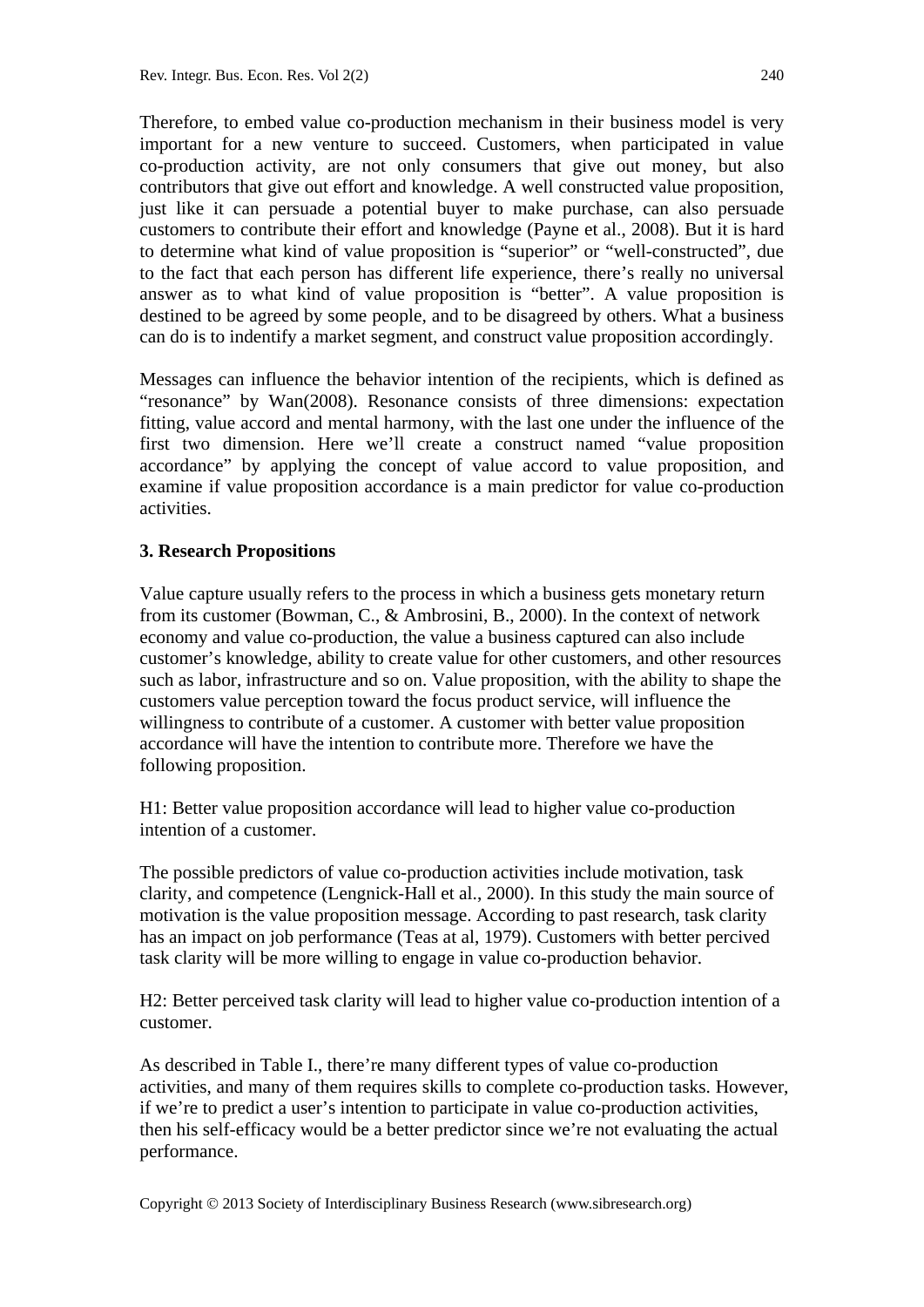H3: Better customer self-efficacy will lead to higher value co-production intention of a customer.

In the following section we'll examine how value proposition accordance, perceived task clarity affects value co-production intention.

### **4. Research Method**

#### 4.1 Method, Sample, and Research Procudure

In this study we used quantitative method to examine the important predictors for user co-production intention. The sample is the population of the participants of an IBM JAM-like online brainstorming session for discussing the youth development policy, in which more than four hundred people participated in a web forum discussion and generated more than one thousand posts in 72-hour time span.

For the brainstorming session more than ten thousands of invitation emails were sent, and more than four hundred people followed the instruction on the email to register to join the event. Then a questionnaire was sent to the people who registered, first asking to read through a detailed description of the event itself, which includes the agenda of the discussion session, the opportunity to join a post-event face to face discussion with some high level government officials in Taiwan, and some reward one might get from a lucky draw and from a competition for best post of the event. This message delivers the value proposition of the event in detail. After reading the message the users were asked to fill out the questionnaire regarding the three predictors we derived from literature, which are value proposition accordance, perceived task clarity and self-efficacy, and their level of intention to participate in this co-production activity.

#### 4.2 Measurements

### 4.1.1 Value Proposition Accordance

To measure value proposition accordance, we use the phrases that were used in Wan(2008) and modified them to ask users whether he or she thinks that the content of value proposition is valuable or important to them. Different items were generated from the content of messages delivered to the potential participants of co-production activities. The items are based on intrinsic and extrinsic motivations definitions from Amabile(1993), due to the fact that value proposition serves as the main motivator of co-production participation is this study.

The result is an eight item measurement in 5 point likert scale. Some sample items include "The agenda of this discussion is valuable to me", "it is important for me to have an opportunities to interact with other people in this discussion session" and "the prizes for the best post competition is attractive to me"

#### 4.1.2 Measurement: Perceived Task Clarity

We constructed items for perceived task clarity from Teas et al.(1979) Fournier(1996), mostly by modifying the items for role clarity to reflect the participants' understanding or their role in this event. The result is a six-item scale consists of items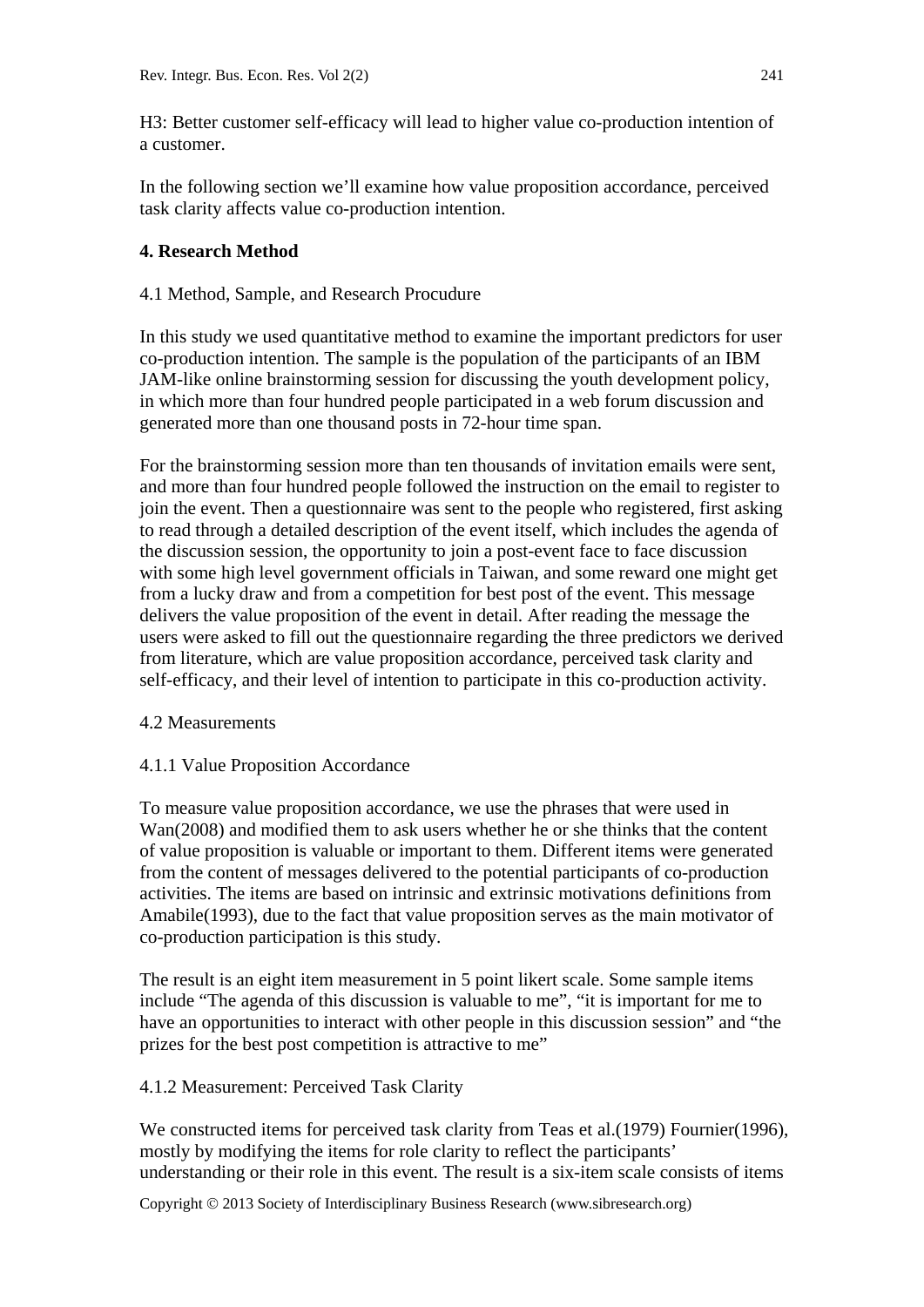such as "I have clear and planned goals when participating in this event" and "I have received clear explanation of what has to be done".

### 4.1.3 Measurement: Self-Efficacy

To participate effectively in the online brainstorming event, the self-efficacy that is most important is Internet self-efficacy. We use a modified ISES scale (Tsai  $\&$  Tsai, 2010) to measure Internet self efficacy. Two items were added to the scale to measure self-efficacy toward the more advanced Internet activities including online game and online shopping. The result is a 15-item scale consists of items such as "I am confident to download files or images on the Internet" and "I am confident that I can shop on the Internet and make payment successfully".

### 4.1.4 Value co-production intention

In the online brainstorming event there are four ways that a participant that can contribute to the value co-production process:

- To browse the forums: all browsing activities will be recorded by the information system, and other participants can get an idea of what topics are most viewed by looking and the page hit number.
- To create a topic on the discussion forum: Any participant can create a topic that allows other participants to read and post follow-ups.
- To join a discussion topic created by other users: See above.
- To join the best post competition: to join the best post competition there're some pre-designed format and topic that a participant must follow, and the post must be posted to a specific forum to join the competition.

Four items were used to measure the intention of the participant to engage in each activity respectively. According to the effort took to execute each of the actions, the score will be weighted differently. The browsing activity score will be multiplied by 1, the article posting activities including topic creation and topic follow-ups will be multiplied by 2, and the score of the intention to join best post competition will be multiplied by 4.

## **5. Result**

### 5.1 Descriptives

There're 94 samples in this study. Descriptive statistics are as below

- Gender: Male 52.1%; female 47.9%
- Age: 18 to 20 years old 23.4%; 21-25 years old 47.9%; 26-30 years old 19.1%; 31-15 years old 9.6%
- Job Status: Students 62.8%; Employed 37.2%

### 5.2 Measurements Reliability

There're two measurements that's specifically developed for this study: value proposition accordance and value co-production intention, both of which shows good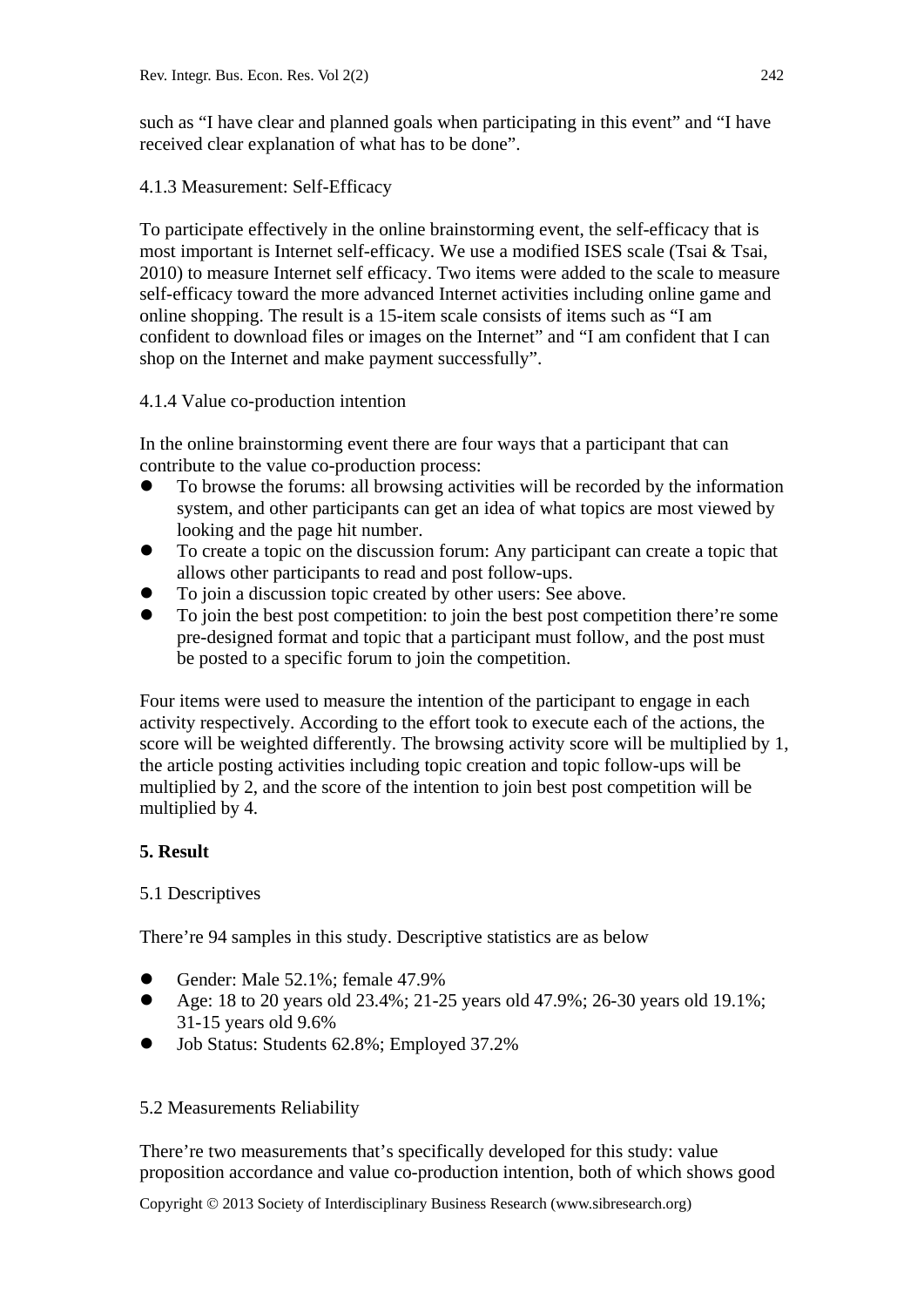reliability. The cronbach's alpha value for the value proposition accordance items are 0.853, and for value co-production intention items the cronbach's alpha is .866. Both of which are quite acceptable.

For the two measurements we used modified version of existing items or scale also performed well in a reliability test. The cronbach's alpha for task clarity is .883, and the cronbach's alpha for Internet self efficacy is 0.948.

### 5.3 Criterion-related Validity

Since value proposition accordance is a new contruct developed by this paper, it is important to show that it indeed are related to the concept we think it can predict to a certain extent. The correlation analysis between value proposition accordance and value co-products show significant relationship between the two constructs (p=.000) with a coefficient of 0.586. This shows that there's indeed criterion-related validity for the construct value proposition accordance.

### 5.4 Result of Regression Tests

Using linear regression in SPSS 17, we use value proposition accordance, perceived task clarity and Internet self-efficacy as impendent variable to predict value co-production intention. The regression model is significant ( $p=0.000$ ) and has a  $R^2$ of 42.7%. For the independent variables value proposition accordance (p=0.000) and perceived task clarity (p=0.054) are significant, but Internet self-efficacy failed to pass the significance test.

Furthermore, value proposition accordance alone contributes a  $R^2$  of 38.9%, so the contribution of perceived task clarity is significantly lower at 3.4%. From the result we can conclude that value proposition accordance is at least one of the prime predictor, while perceived task clarity also provide partial but minor explanation to value co-production intention of a user.

### **6. Conclusion and Discussion**

Value proposition has long to be regarded as an important mean to shape a customer or a user's perceived value, and yet there're little past researches that tried to clarify what kind of value proposition will help a business to better attract their customers and users in consumer market. In this study we show that a value proposition that is in accordance to a customer or a user's judgement of value will have major impact on his intention to co-produce value with the organization.

We also found that perceived task clarity plays a minor role on value co-produciton intention, and the proposed Internet self-efficacy didn't proved to be affecting value co-production intention significantly. The reason might be that the skill requirement in this particular event is not that high, so the intention to participate in value co-production activity is not affected by Internet self-efficacy. However, self-efficacy might still play a role when the skill requirement is higher. It is suggested that self-efficacy still needs to be examined further as a predictor for value co-production activities.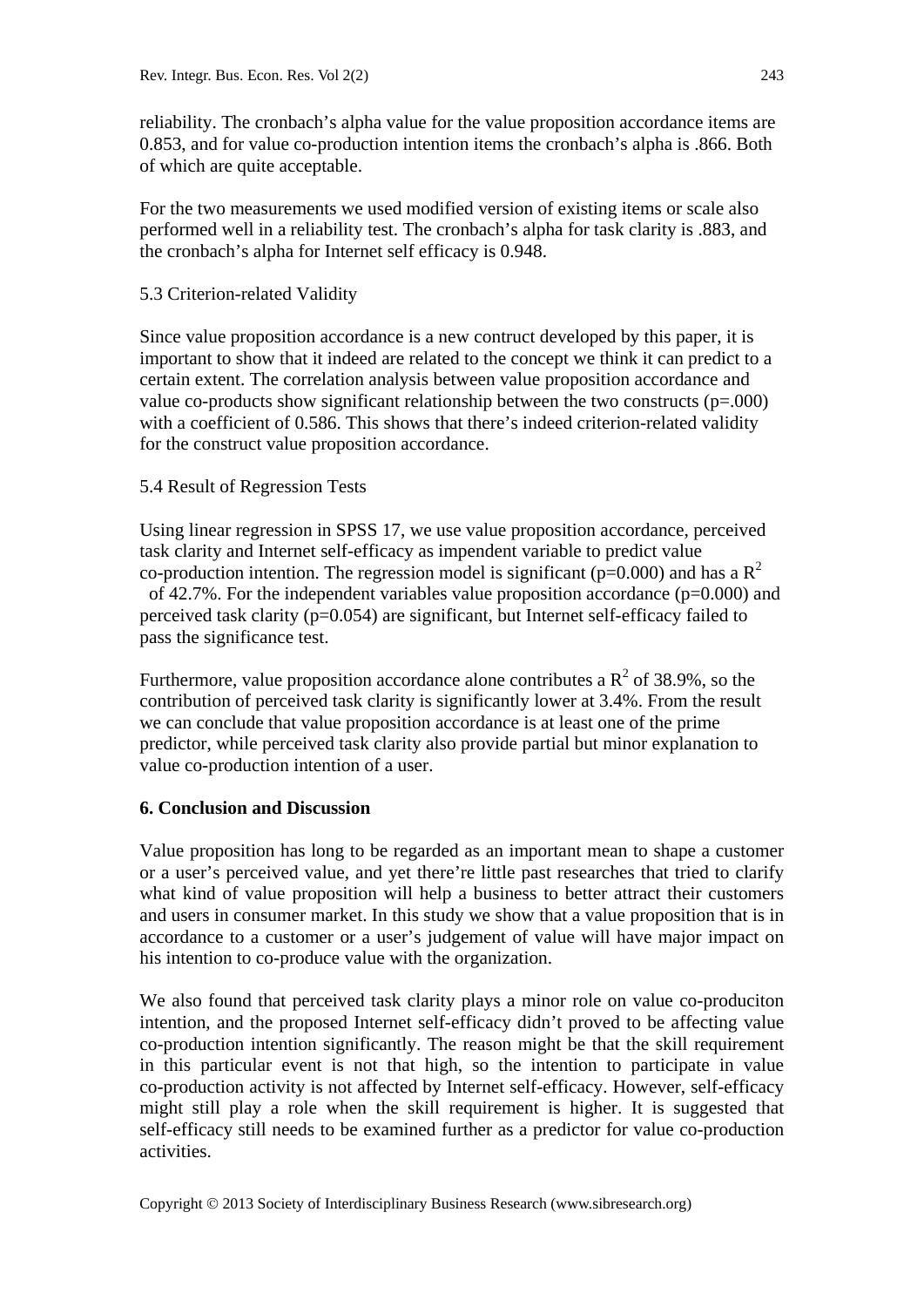The instruments developed in this paper provide acceptable reliability and validity, both the ones developed from this study and the ones that are derived from existing literatures. But for a new construct like value proposition accordance, a more formal scale development process will help greatly for future research on this construct.

#### **7. Managerial Implication**

Value co-production provides a mechanism for organizations to leverage knowledge and resources from their customers or users. Organizations with value co-precaution mechanisms have a greater change to trigger positive feedback effects on value creation and resource accumulation, and the factors identified in this study provides deep implication for both new ventures and existing organizations to facilitate value co-production. The fact that value proposition accordance being a major predictor for value co-production intention implies that an origination should review its value proposition throughly, to make sure it is in accordance with their target customers and users. Value proposition, when properly constructed, will not only provide major motivation for the customers and users to co-produce, but also increase the customers' willingness to purchase.

#### **ACKNOWLEDGEMENTS**

This study is sponsored by "Platform of Industrial Innovation Capability" technology project, which is funded by Department of Industrial Technology, Ministry of Economic Affairs, Taiwan.

#### **REFERENCES**

Amabile, T. M. (1993). Motivational synergy: Toward new conceptualizations of intrinsic and extrinsic motivation in the workplace. Human Resource Management Review, 3, 185-201.

Amit R., Zott C. (2001). Value creation in e-business. Strategic Management Journal, vol. 22, pp. 493-520, 2001.

Arthur, W. B. (1989). Competing technologies, increasing returns, and lock-in by historical events. *Economic Journal*, 99, 116-131.

Bowman, C., & Ambrosini, B. (2000). Value creation versus value capture: towards a coherent definition of value in strategy. *British Journal of Management*, 11, 1-15.

Crossland, P. and Faye, L. S. (2002). Value creation in fine arts: A system dynamics model of inverse demand and information cascades. *Strategic Management Journal*, 23, 417–434.

Elkington, J., Emerson, J., & Beloe, S. (2006). The value palette: A tool for full spectrum strategy. *California Management Review*, 48(2), 6-28.